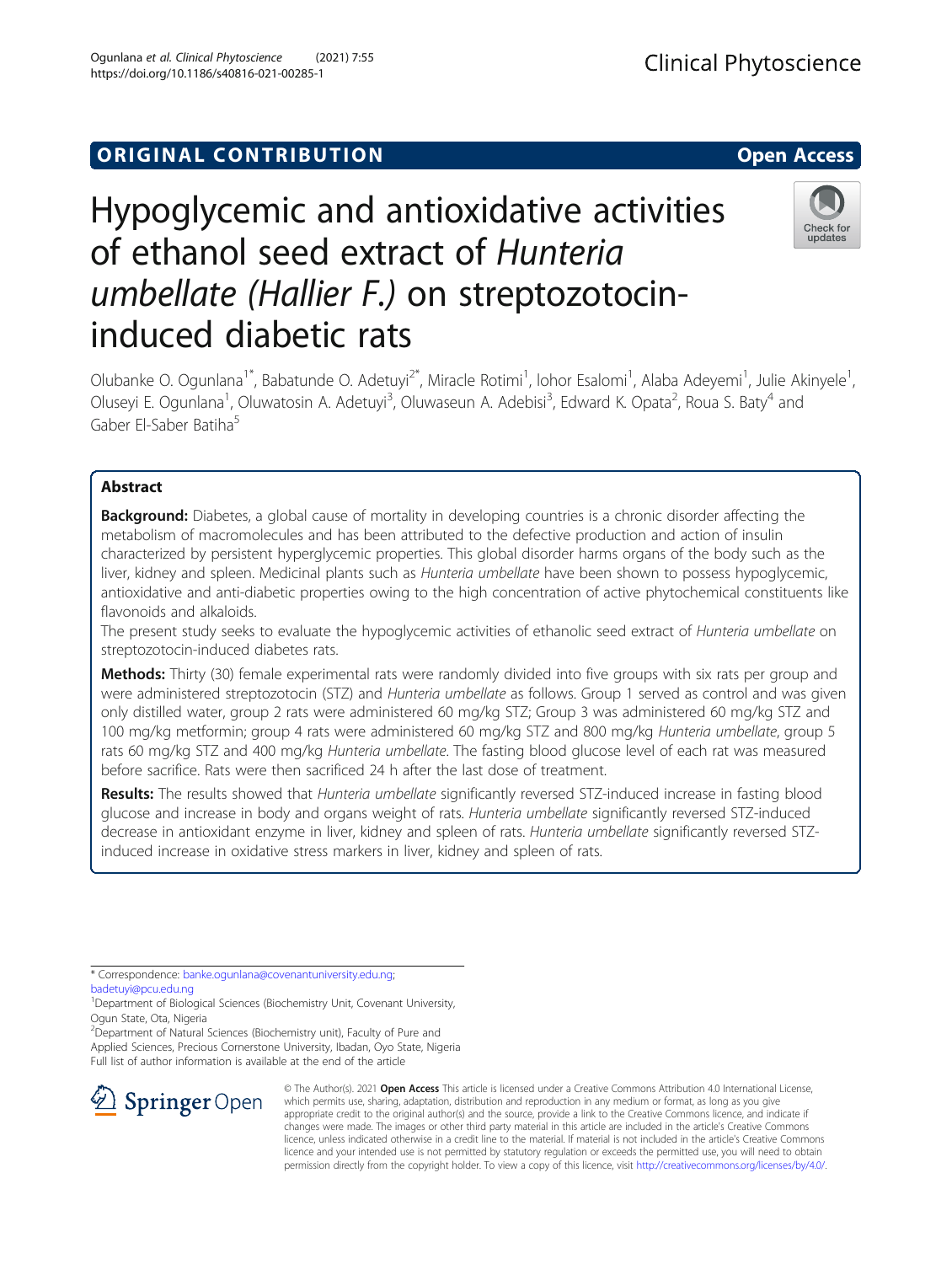**Conclusion:** Collectively, our results provide convincing information that inhibition of oxidative stress and regulation of blood glucose level are major mechanisms through which Hunteria umbellate protects against streptozotocin-induced diabketes rats.

Keywords: Diabetes, Hunteria umbellate, Streptozotocin, hypoglycemic, Fasting blood glucose

## Background

According to the International Diabetes Federation (IDF), approximately 13.6 million people in Africa have diabetes. Sub-saharan Africa is estimated to have a diabetes incidence burden of over 7 million people this estimate is expected to double and exceed 15 million by 2025. The prevalence of diabetes varies by region based on the level of development and civilization, especially in Africa. In the rural or less developed areas the prevalence is about 1 % which sharply contrast with about 7 % prevalence in developing areas and about 8–13 % in more developed areas in sub-Saharan Africa [[1\]](#page-7-0).

Perhaps, one of the oldest disorders known to humanity is diabetes mellitus. It is a chronic metabolic disorder emanating either from insulin deficiency (Insulin inadequacy brings about Type 1 Diabetes Mellitus - T1DM) or insensitivity of insulin (Type 2 Diabetes Mellitus - T2DM). T2DM arises from a couple of factors and may arise as a synergy between hereditary, ecological and social risk factors. It is often associated with features such as hyperglycemia, insulin resistance and deficiency of insulin [\[5](#page-7-0)].

Normally, individuals with diabetes have a risk of developing a progressive illness, for example, visual impairment, renal infection, coronary disease, cerebrovascular and peripheral vascular diseases [\[2](#page-7-0)]. T2DM, if uncontrolled and unmanaged, may result into short and long term complexities which are perhaps lethal. There are various complications related to T2DM which evolves around diabetic nephropathy [\[3](#page-7-0)], diabetic neuropathy [[4\]](#page-7-0), diabetic retinopathy [[5\]](#page-7-0), diabetic ketoacidosis [\[6](#page-7-0)], stroke, liver injury [\[7](#page-7-0)], fatty liver disease and a lot more.

Elevated liver enzymes, fatty liver disease, cirrhosis, hepatocellular carcinoma and acute liver failure are examples of liver associated disorders found in diabetes [\[8](#page-7-0)]. Chronically elevated insulin level, as well as relative insulin resistance, cause a cascade of reactions that lead to an increase in lipogenesis and associated fatty changes. Excess amount of free fatty acid is known to be hepatotoxic leading to disruption of the cell membrane, mitochondrial dysfunction, oxidative damage and increase in proinflammatory cytokine – tissue Necrotic Factor [[7\]](#page-7-0).

The kidney on the other hand is an extremely complex organ with versatile functions in the body, including, but not limited to, removal of waste, ion and water balance, blood pressure maintenance, regulation of glucose level and erythropoietin generation or vitamin D activation [[9\]](#page-7-0). Under diabetic conditions, many of these processes are disturbed via a combination of hemodynamic and metabolic changes; hyperglycemia also activates a series of changes leading to glomerular and tubular dysfunction accelerating glomerular cell death [\[9](#page-7-0)].

Diabetes significantly diminishes immune response capacity, it causes a suppression of immune cell function, reduction in the size of organs of the immune system such as the spleen [[10](#page-7-0)]. Hossam et al. (2015) reported the detrimental pathological effects of diabetes on an important organ of the immune system which is the spleen and the treatment effect of phytochemicals [[10](#page-7-0)].

It has been reported that over 64 % of the world population depends on medicinal plants for their primary health care [[11](#page-7-0)]. Across Africa, there is little or no access to modern medicine and a lot of citizens depend on indigenous medicine or health care [[12](#page-7-0)]. With this increase in the incidence of diabetic patients in the world, there is also a need to discover and validate the effectiveness of more therapeutic agents in the management of diabetes mellitus.

Herbs, spices and indigenous plants have been utilized for treating diabetes in Egypt, India and China for many years. Such plants include onion, garlic, neem, etc. Onion has a hypoglycemic impact in fasting depancreatized rats. Therapeutic plants are modest, effectively accessible and have no deleterious effects, and accordingly may be considered as another option in treating diabetes.

The extracts from various parts of Hunteria umbellata are of great value in the local management of various ailments and diseases. Among the Yoruba herbalists, powdered dry seeds of Hunteria umbellata are presumed for the treatment of fever, torment, stomach colic and inconveniences, diabetes mellitus and obesity. In diabetes mellitus local treatment, a normal of 2–3 teaspoonful's (10– 15 g) of powdered dry seed immersed a glass of high temp water for 20–30 min is prescribed for a grown-up to be taken orally every day [\[13\]](#page-7-0). Extracts from Hunteria umbellata have been shown to have antidiabetic, antioxidative and erection stimulating properties [\[14](#page-7-0)–[16](#page-7-0)]. It also has aphrodiac properties via the modualtion of arginase and nitric oxide activities [\[17\]](#page-7-0), Its alkaloid fraction has been shown be cardioprotective and hyperlipidemic [\[18\]](#page-7-0).

This study aims to evaluate the hypoglycemic activities of the ethanolic seed extract of Hunteria umbellata and its effect on the oxidative markers in organs of albino rats induced with streptozotocin-induced diabetes.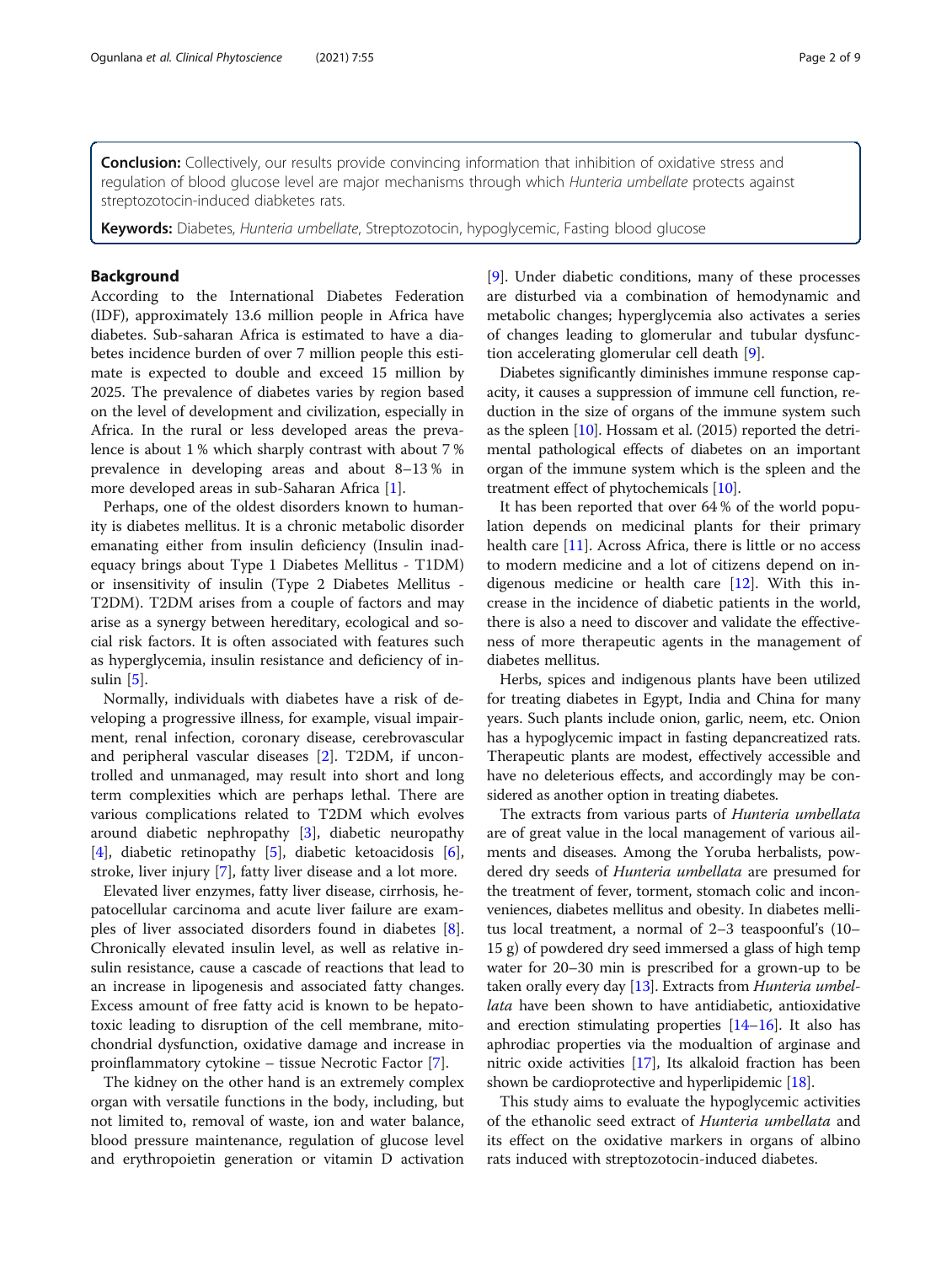## Materials and methods

#### Chemicals and reagents

Streptozotocin (STZ), Glucose-D, potassium dihydrogen phosphate ( $KH_2PO_4$ ), dipotassium hydrogen phosphate  $(K<sub>2</sub>HPO<sub>4</sub>)$ , 10 % Trichloroacetic acid (TCA), Ellman's reagent, 5, 5-dithiobisnitro benzoic acid (DTNB), sodium nitrate, Glutathione powder, 1-chloro-2,4-dinitrobenzene (CDNB), Ethanol, hydrogen peroxide were all obtained from SIGMA, USA and Clous clone Int'l Wuhan, China.

## Plant collection

Seeds of Hunteria umbellata plant were collected from Ota market, Ogun State, Nigeria in August 2020. Botanical identification and authentication were done by Dr Popoola, Covenant University, Ota, Ogun State, Nigeria. The seeds were completely dried under room temperature for 4 weeks protected from direct heat or sunlight. After drying, the seeds were de-coated from their light brown thin coatings.

## Plant extraction

Upon collected and identification of Hunteria umbellata seeds, 215 g of the dry seeds were weighed and then grounded to a white-to-light brown fine powder using a domestic blender. Consequent upon grinding of the seeds, 206 g of the finely powdered sample was soaked in 1833 ml of ethanol and made to total volume. It was left to stand for 72 h in an air-tight container and stirred at intervals. After 72 h, the mixture was vigorously shaken and filtered using a piece of clean muslin cloth. The filtrate was kept in an air-tight container. The residue was re-soaked in ethanol and left to stand for another 72 h with stirring at intervals. The mixture was filtered and the filtrate was added to the first and the crude extract was obtained using the rotary evaporator with a percentage yield of 89 %.

### Experimental animals

Thirty (30) female white albino Wistar rats (4–8 weeks old), weighing 150-200 g were obtained in the central animal house, Covenant University, Ota. Upon collection, all animals were fed a standard feed and water ad libitum initially for two weeks for acclimatization before the commencement of any form of any treatment. Ethics protocols as laid down by the animal ethics committee

of the Department of Biological Sciences, Covenant University, Ota, Ogun State, Nigeria (PCU/ACUREC/018).

#### Diabetes induction

Following an overnight fast and except for animals in the negative control group, all animals were given a single intraperitoneal injection of 60 mg/kg STZ freshly dissolved in citrate buffer pH 4.5 targeted at inducing diabetes. A status of hyperglycaemia was ascertained 72 h after the injection by estimating the blood glucose level with an Accu-check sensor comfort glucometer. Only the rats with fasting blood glucose levels  $\geq 250$  mg/ dl were considered diabetic.

## Experimental design

Diabetic rats were weighed and distributed into 5 groups each consisting of 6 rats as shown in the table below (Table 1).

The animals were dosed according to their body weight. The fasting blood glucose of each animal was also checked by measuring the tail vein blood glucose level with an Accu-check sensor comfort glucometer.

## Oral Glucose Tolerance Test (OGTT)

Two types of Oral glucose tolerance test were performed: Diabetic OGTT (on diabetic animals) and Normoretic Oral glucose tolerance test (on non-diabetic animals).

The animals fasted for 12 h before the day of OGTT. The fasting glycaemia was measured and defined as zero-time. After this procedure, the animals received their treatment orally and after 30 min all the groups received an oral load of glucose (2.0 kg/bw). The blood glucose levels were then measured 30, 60, 120 and 150 min after administration of glucose as shown in Tables [2](#page-3-0) and [3](#page-3-0).

#### Reduced glutathione determination

Reduced glutathione on reaction with DTNB (5,5' dithiobis nitro benzoic acid) forms a lightly coloured product that absorbs light maximally at about 412 nm. The reduced glutathione (GSH) content of liver tissue as non-protein sulphydryls was estimated according to the method described by Sedlak and Lindsay, [\[19\]](#page-7-0).

**Table 1** Experimental design describing the groupings and dosage

| <b>TWATE</b> . Experimental acordit acochianta and applicability and acoustd |                  |                                            |                      |
|------------------------------------------------------------------------------|------------------|--------------------------------------------|----------------------|
| <b>GROUP</b>                                                                 | LABEL            | <b>DOSAGE</b>                              | <b>No OF ANIMALS</b> |
|                                                                              | Normal control   | Distilled water                            |                      |
| 2.                                                                           | Positive control | 60 mg/kg STZ                               | 6                    |
| 3.                                                                           | Positive control | 60 mg/kg STZ + Metformin (100 mg/kg)       |                      |
| $\overline{4}$ .                                                             | Plant extract    | 60 mg/kg $STZ + H$ . umbellata (400 mg/kg) |                      |
| 5.                                                                           | Plant extract    | 60 mg/kg $STZ + H$ . umbellata (800 mg/kg) |                      |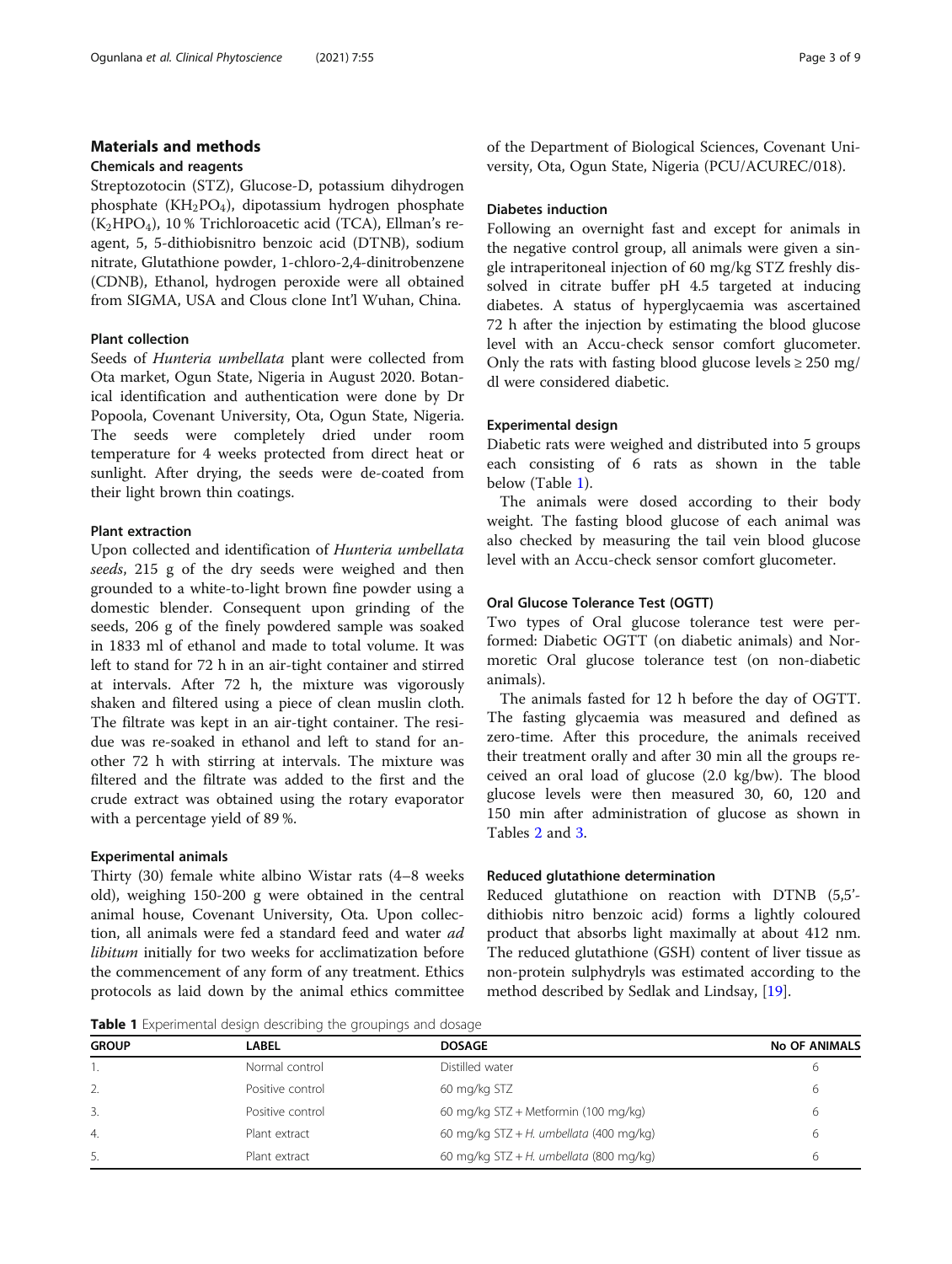| <b>GROUPS</b>              | Zero time                              | 30 min                      | 60 min                          | $120$ min                      | 150 min                     |
|----------------------------|----------------------------------------|-----------------------------|---------------------------------|--------------------------------|-----------------------------|
| CONTROL                    | $82.83 \pm 6.60$ b                     | $151.83 + 28.20^{b}$        | $157.16 \pm 12.05$ <sup>b</sup> | $116.16 \pm 7.52$ <sup>b</sup> | $89.33 \pm 6.40^{\circ}$    |
| 60 mg/kg STZ               | $421.00 \pm 42.43^{\ast}$ <sup>a</sup> | $495.40 \pm 64.06^{*}$ a    | $466.00 \pm 76.24^{\ast}$ a     | $423.40 \pm 85.60^{*a}$        | $362.40 \pm 78.97^{\ast}$ a |
| 60 mg/kg STZ + METFORMIN   | $188.20 \pm 64.38$ <sup>b</sup>        | $159.20 \pm 45.35^{\circ}$  | $94.60 \pm 26.78$ <sup>b</sup>  | $74.60 \pm 12.96$ b            | $70.80 \pm 11.55$ b         |
| 60 mg/kg STZ + H.U. 400 mg | $368.33 + 95.86$                       | $450.33 \pm 74.43^{\ast}$ a | $393.00 \pm 80.10^{4}$          | $330.00 \pm 66.05^{4}$         | $247.16 \pm 74.13^{\ast}$ a |
| 60 mg/kg STZ + H.U. 800 mg | $230.66 + 90.93$                       | $474.00 \pm 35.23^{\ast a}$ | $450.66 \pm 52.34^{\text{*a}}$  | $408.66 \pm 51.77^{*a}$        | $353.00 \pm 67.81^{\ast}$ a |
|                            |                                        |                             |                                 |                                |                             |

<span id="page-3-0"></span>Table 2 Effect of H. umbellata on oral glucose tolerance test in diabetic rats

Superscripts<sup>\*ab</sup> represent values that are significantly (p < 0.05) different from negative control, metformin treated group and positive control respectively

### Glutathione- S- transferase activity determination

Glutathione –S- transferase an enzyme that utilizes glutathione as a cofactor in its antioxidative activity was determined by the method according to Habig et al., [[20\]](#page-7-0). This enzyme demonstrates a relatively high activity with 1-Chloro − 2,4-dinitrobenzene (CDNB) as the second substrate. Consequently, the conventional assay for glutathione–s-transferase activity utilizes 1-Chloro-2,4 dinitrobenzene as substrate. When this substrate is conjugated with reduced glutathione (GSH), its absorption maximum shifts to a longer wavelength. The absorption increase at the new wavelength of 340 nm which provides a direct measurement of the enzymatic reaction.

#### Catalase activity determination

The UV absorption of hydrogen peroxide can be measured at 240 nm, whose absorbance decreases when degraded by the enzyme catalase. From the decrease in absorbance, enzyme activity can be calculated. Serum catalase activity was determined according to the method of Beers and Sizer as described by Usoh et al., [\[21](#page-7-0)].

#### Lipid peroxidation

Thiobarbituric acid reactive substances is an index of lipid peroxidation. This was determined by measuring thiobarbituric acid reactive substances (TBARS) present the homogenate using the method of Beuge and Aust, [\[22](#page-7-0)].

### Peroxidase determination

In the presence of the hydrogen donor pyrogallol, peroxidase converts hydrogen peroxide to water and oxygen. The oxidation of pyrogallol to a coloured product called purpurogallin can be followed spectrophotometrically at430nm. The method proposed by Reddy et al. [\[23](#page-7-0)] was adopted for assaying the activity of peroxidase.

## Statistical analysis

All data are expressed as mean and Standard Error of Means (S.E.M.). One-way analysis of variance (ANOVA) was performed using GraphPad prism 6.0. Multiple comparison was done using Tukey's multiple comparison test ( $p < 0.05$ ).

### Results

Fasting blood glucose levels of experimental animals were significantly reduced when compared to negative control as shown in Table  $4$  ( $p < 0.05$ ).

Metformin, H.U 800 mg and H.U 400 mg are groups treated with 100 mg/kg metformin, 800 mg/kg H. umbellata and 400 mg/kg H. umbellata respectively. The positive and negative controls are untreated diabetic and untreated non-diabetic groups respectively.

Metformin, H.U 800 mg and H.U 400 mg are groups treated with 100 mg/kg metformin, 800 mg/kg H. umbellata and 400 mg/kg H. umbellata respectively. The negative and normal controls are untreated diabetic and untreated non-diabetic groups respectively.

Metformin, H. umbellata 800 mg and H. umbellata 400 mg are groups treated with 100 mg/kg metformin, 800 mg/kg H. umbellata and 400 mg/kg H. umbellata respectively. The positive and negative controls are untreated diabetic and untreated non-diabetic groups respectively.

Metformin, H. umbellata 800 mg and H. umbellata 400 mg are groups treated with 100 mg/kg metformin, 800 mg/kg H. umbellata and 400 mg/kg H. umbellata respectively. The positive and negative controls are untreated diabetic and untreated non-diabetic groups respectively.

We observed that in the liver of STZ induced diabetic rats, there was a significant decline in glutathione, glutathione-S- transferase, and peroxidase levels when

**Table 3** Effect of H. umbellata on oral glucose tolerance test in non-diabetic rats

| <b>GROUPS</b>            | ZERO                | 30 min             | 60 min                          | 120 min                       |
|--------------------------|---------------------|--------------------|---------------------------------|-------------------------------|
| 60 mg/kg STZ + METFORMIN | $75.33 \pm 2.96$    | $105.67 \pm 25.67$ | $95.33 + 12.33*$                | $64.00 + 8.14*$               |
| 60 mg/kg $STZ + H.U$     | $102.00 + 4.16^{4}$ | $131.00 \pm 20.93$ | $110.67 \pm 10.87$ <sup>*</sup> | $86.67 \pm 7.83$ <sup>*</sup> |
| NORMAI CONTROI           | $82.83 + 6.61$      | $151.83 + 28.20$   | $157.11 \pm 12.05$              | $116.17 \pm 7.52$             |

Superscripts<sup>\*ab</sup> represent values that are significantly (p < 0.05) different from negative control, metformin treated group and positive control respectively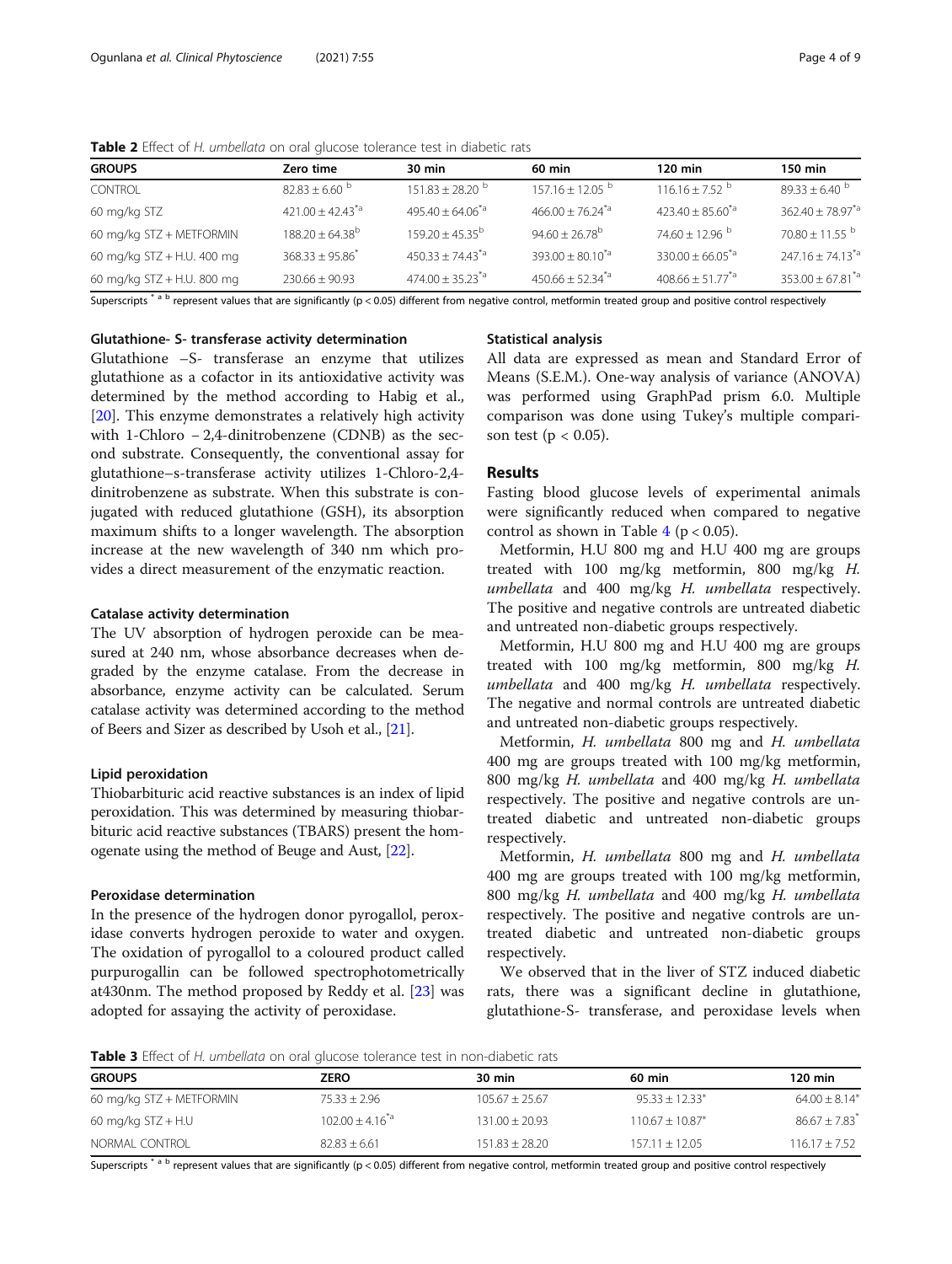<span id="page-4-0"></span>Table 4 Percentage reduction in fasting blood glucose levels

| <b>GROUPS</b>              | % REDUCTION |
|----------------------------|-------------|
| NORMAI CONTROI             | 796         |
| 60 mg/kg STZ               | 1579        |
| 60 mg/kg STZ + METFORMIN   | $81.73*$    |
| 60 mg/kg STZ + H.U. 400 mg | 7918*       |
| 60 mg/kg STZ + H.U. 800 mg | $82.44*$    |

Superscripts<sup>\*ab</sup> represents values that are significantly different from

negative control, metformin group and positive control respectively (p < 0.05)

compared to the negative control. However, treament with metformin and graded doses of *H.umbellata* led to significant amelioration when compared to STZ- only treatment group as shown in Fig. 1. Also, adminstration of STZ lead to significant elevation in lipid peroxidation as compared negative control group. Interestingly, meformin and graded doeses of H.umbellata lead to significant amelioration when compared to STZ-only treatment group.

Results from this study shows that in the kidney of STZ induced diabetic rats, there was a significant decline in glutathione, glutathione-S- transferase, and peroxidase levels when compared to the negative control. However, treament with metformin and graded doses of H.umbellata led to significant amelioration when compared to STZ- only treatment group as shown in Fig. [2.](#page-5-0) Also, adminstration of STZ lead to significant elevation in lipid peroxidation as compared negative control group. Interestingly, meformin and graded doeses of H.umbellata lead to significant

Results from this study shows that in the spleen of STZ induced diabetic rats, there was a significant decline in glutathione, glutathione-S- transferase, and peroxidase levels when compared to the negative control. However, treament with metformin and graded doses of H.umbellata led to significant amelioration when compared to STZ-only treatment group as shown in Fig. [3](#page-5-0). Also, adminstration of STZ lead to significant elevation in lipid peroxidation as compared negative control group. Interestingly, meformin and graded doeses of H.umbellata lead to significant amelioration when compared to STZ-only treatment group.

## Discussion

Glucose homeostasis is constrained by endocrine pancreatic cells, and any pancreatic unsettling influence can bring about diabetes. Hyperglycemia enhances the production of reactive oxygen species, leading to oxidative stress which is involved in the damage and failure of different organs such as the kidney, spleen and liver. To combat the damage induced by the chronic hyperglycemia associated with diabetes, studies have shown that therapeutic plants with high quantities of flavonoids and alkaloids usually possess hypoglycemic and antidiabetic effects. One of such therapeutic plants is the H. umbellate. This study, therefore, examined the protective effect of ethanol extract of H. umbellate against hyperglycemia associated with diabetes induced by streptozotocin.



reactive substances, peroxidase, glutathione-s-transferase, streptozotocin and Hunteria umbellata respectively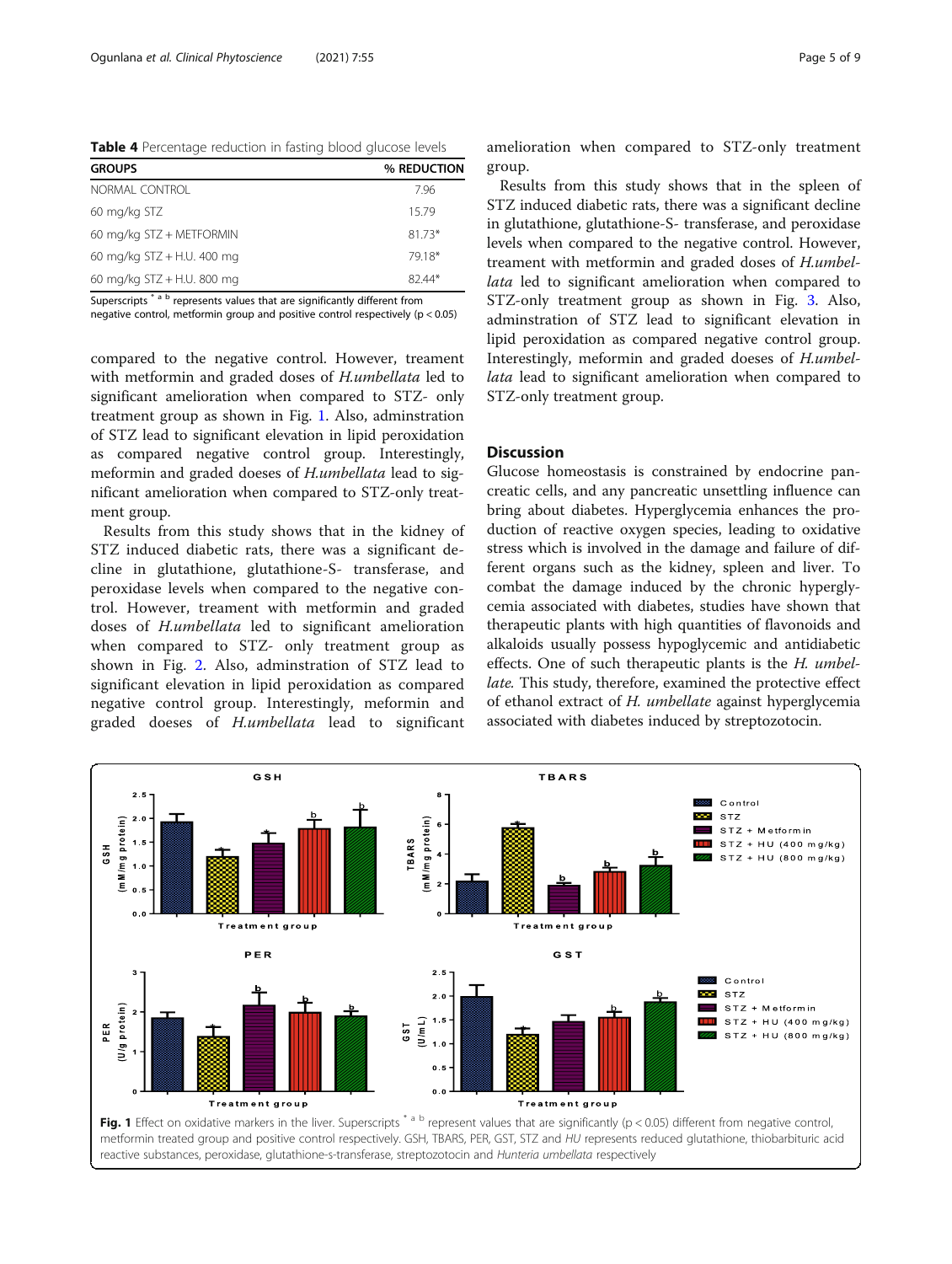

<span id="page-5-0"></span>

The continuous administration of streptozotocin for 3 weeks brought about critical diminishing of blood glucose levels in the negative control group, in the cotreated group, the blood glucose level was restored when compared with the untreated diabetic rats (Table [4](#page-4-0)). The most potent hyperglycemic power of H. umbellata dependent on improving FBG levels was observed at a dose of 800 mg/kg which was similar to metformin

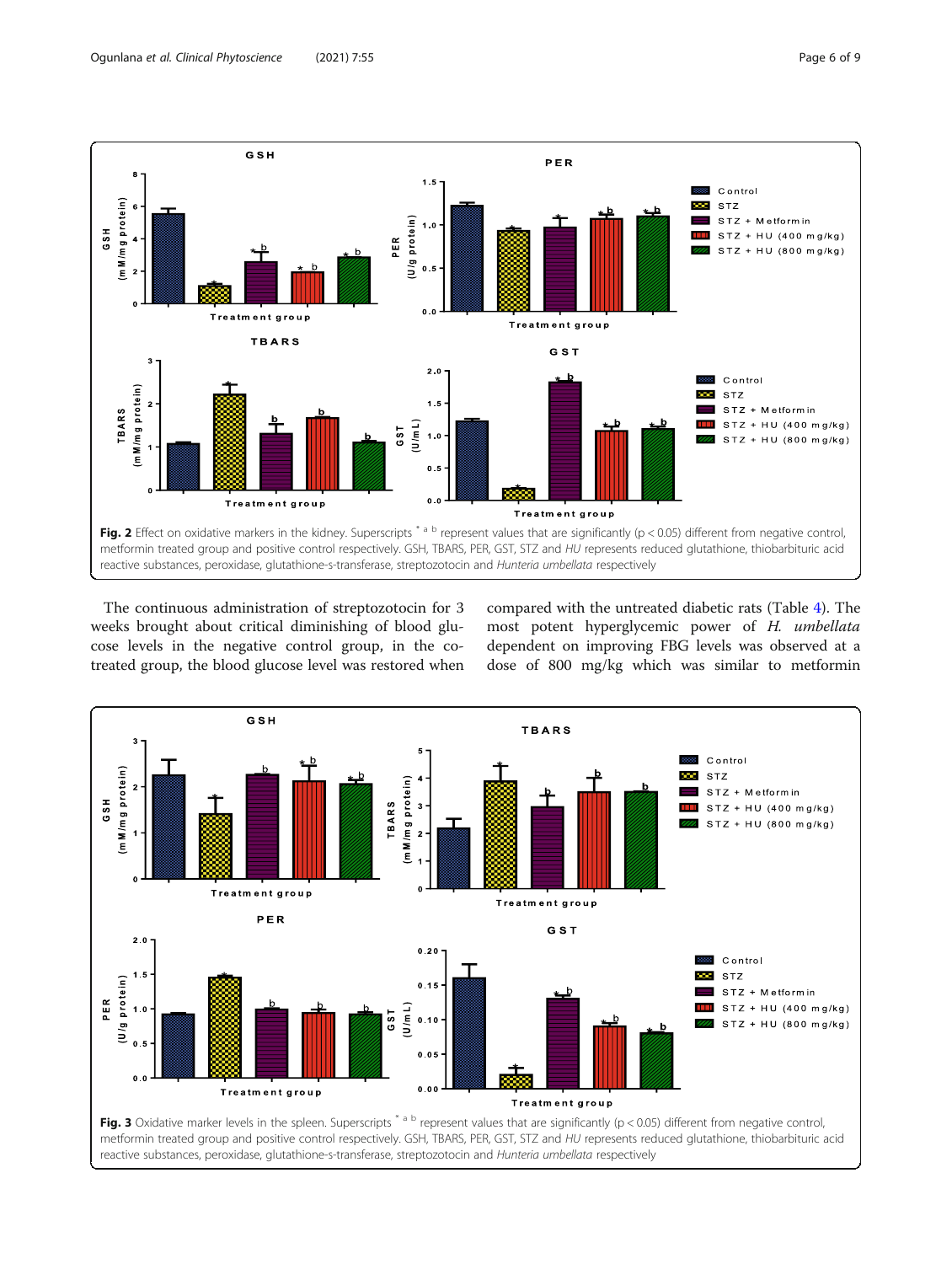(standard medication). The glucose reducing impacts of H. umbellata could be attributed to the presence of a high amount of flavonoids, terpenes, cardiovascular glycosides, saponins, etc. [\[24\]](#page-8-0).

Streptozotocin-induced diabetes is characterized by extreme loss of body weight. This decrease in weight might be brought about by catabolic responses prompting degradation of primary proteins because of diabetes. Primary proteins are known to add to body weight. In this study, following STZ administration, the blood glucose levels of rats significantly increased; this is accompanied by huge diminishing body weight. Be that as it may, treatment with H. umbellata concentrate and metformin restored the bodyweight step by step (Fig. 4). The weight gains in diabetic rats is possibly because of the capacity of the treatments to diminish hyperglycaemia [[25\]](#page-8-0). This is in accordance with the report from Longe and Momoh, [[24\]](#page-8-0) that treatment with methanolic extract of H. umbellata appreciably increased the weight of diabetic animals after 14 days.

Contrary to the overall decrease in body weight observed in STZ- induced diabetic rats, a significant increase in the relative weights of the liver and kidney were observed in comparison to the normal rats and significant decreases in the weight of the spleen compared to the normal control (Table 5). This could be an index of organ impairment [[26\]](#page-8-0).

Oral glucose tolerance test gauges the capacity of the body to use the main source of energy which is glucose.

Table 5 Relative organ weight

| <b>GROUPS</b>                                                     | <b>LIVER</b>                       | <b>KIDNEY</b>        | <b>SPLEEN</b>         |
|-------------------------------------------------------------------|------------------------------------|----------------------|-----------------------|
| NORMAL CONTROL                                                    | $3.53 \pm 0.09^a$                  | $0.72 \pm 0.04^{ab}$ | $0.54 + 0.05^{\circ}$ |
| 60 mg/kg STZ                                                      | $3.61 + 0.17^a$ $0.90 + 0.05^*$    |                      | $0.38 + 0.04$         |
| 60 mg/kg STZ + METFORMIN                                          | $4.51 + 0.29^{b*}$ $0.93 + 0.03^*$ |                      | $0.30 \pm 0.06^*$     |
| 60 mg/kg STZ + H.U. (800 mg) $4.76 \pm 0.06^{6*}$ 0.83 $\pm$ 0.04 |                                    |                      | $0.44 \pm 0.06$       |
| 60 mg/kg STZ + H.U. (400 mg) $4.65 \pm 0.12^{b*}$ 0.84 $\pm$ 0.03 |                                    |                      | $0.47 \pm 0.86$       |

Superscripts \*  $a$  b represent values that are significantly (p < 0.05) different from negative control, metformin treated group and positive control respectively

H. umbellata diminished blood glucose levels in both normal and STZ-initiated diabetic rodents. In this manner, the concentrate upgraded glucose use and improves resistance in glucose loaded rodents.

Diabetes induces oxidative stress through the overproduction of reactive oxygen species [\[27\]](#page-8-0). Antioxidants combat or counter the effect of oxidative stress by neutralizing these reactive oxygen species. Peroxidase is an inducible catalyst which expressed uniquely under conditions that permit its gene expression. It catalyzes a response of the structure: ROOR' + electron donor (2 e  $-$ ) + 2 H +  $\rightarrow$  ROH + R'OH. The ideal substrate is hydrogen peroxide, and it is initiated by the presence of hydrogen peroxide. An increase in the activities of peroxidase in the liver and kidney of H. umbellata–treated rats indicates increased levels of hydrogen peroxide, and its activity could be linked to efficient hydrogen peroxide scavenging power of H. umbellata. An increase in the activity of GST in kidneys of H. umbellata–treated rats compared to the untreated diabetic rats, demonstrates the ability of the seed extract to combat free radicals. These increases in H. umbellata- treated rats are comparable to that of metformin-treated rats, this suggests that metformin has a greater ability to combat free radicals.

Lipid peroxides are the secondary products of oxidative stress and develop because of ROS generated during lipid peroxidation in diabetes. Raised amounts of lipid peroxides in the liver tissue uncover a serious level of lipid peroxidation which is viewed as a pointer of hepatocyte damage. They may likewise respond with transition metals like iron or copper to frame stable aldehydes, for example, malondialdehyde (MDA), that harm cell membranes [[28\]](#page-8-0). An increase in lipid peroxidation suggests a decline in defence mechanisms of enzymatic and non-enzymatic antioxidants. The reduction in the thiobarbituric acid reactive substances (TBARS) concentrations in the kidneys and liver of rats treated with H. umbellata suggests an increase in the activity of antioxidant enzymes [[29](#page-8-0)]. Additionally, the presence of alkaloids and flavonoids in H. umbellata could represent its defensive consequences for the liver and kidney, since these phytochemicals have been accounted for to give insurance on the kidneys and liver through avoidance of tissue lipid peroxidation which clarifies their cell reinforcement and free radical scavenging activities [[30](#page-8-0), [31](#page-8-0)].

GSH is a significant non-protein thiol in living creatures that assumes a focal role in planning the body's cell antioxidant guard measure [[32](#page-8-0)]. It is associated with cell protection against xenobiotic and normally reactive species. A few reports acclaim that the GSH framework can be overpowered if ROS are generated in overabundance. In Table 7, high convergence of GSH and were seen in the kidney in H. umbellata-treated rodents in



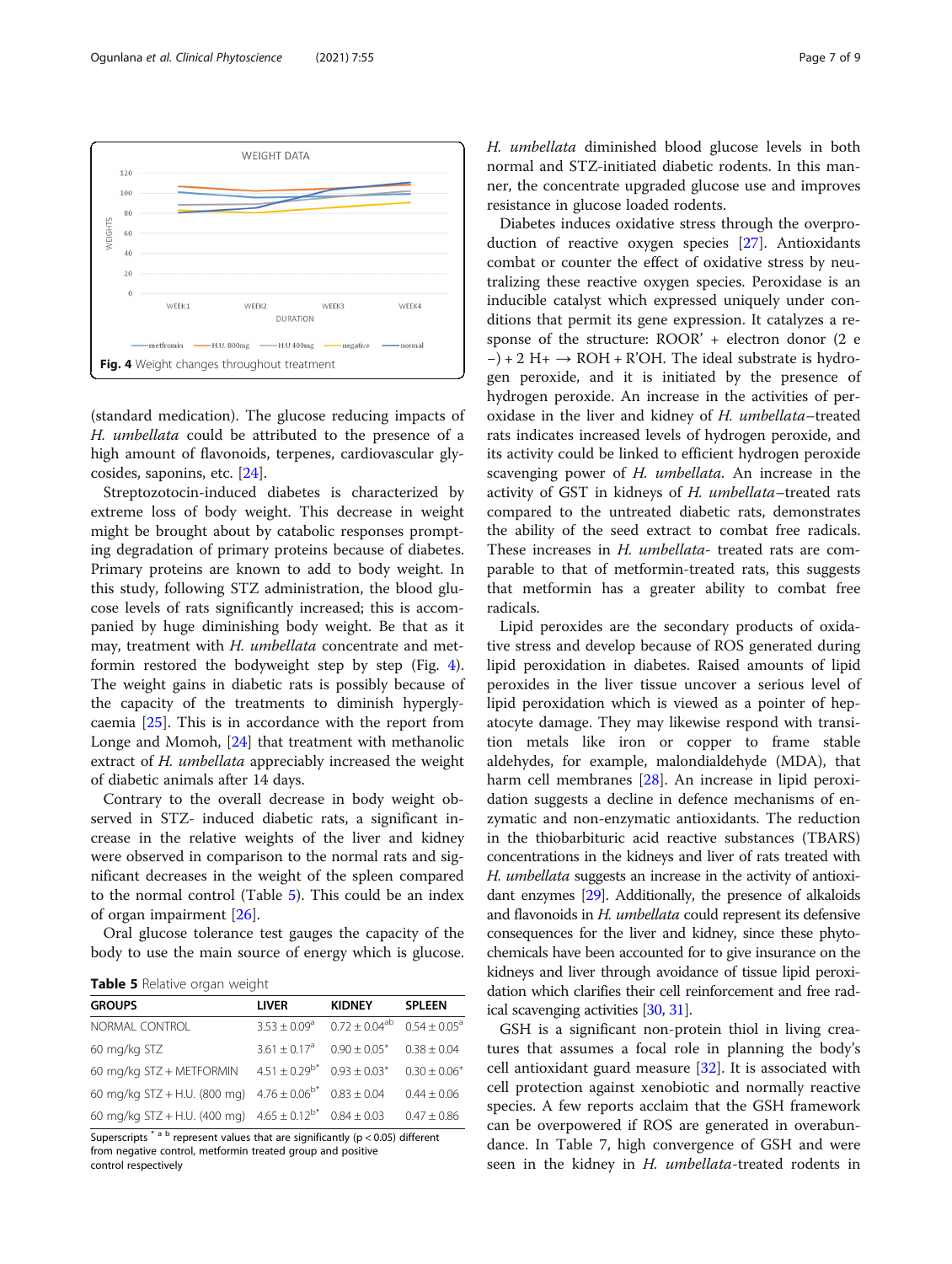<span id="page-7-0"></span>examination with the untreated diabetic rodents. This demonstrates that the plant has free radical scavenging capability.

## Conclusions

Overall, based on the above results, the antidiabetic activity of H. umbellata at 800 mg/kg is comparable to that of metformin and the increase in the activity of GST, GSH and peroxidase shows that the seed extract of H. umbellata owing to its strong antioxidant potential can reduce the oxidative stress generated in diabetes, thereby protecting against diabetes-induced oxidative damage.

Therefore, it can be concluded that H. umbellata protects against streptozotocin-induced diabetes via regulation of blood glucose, inhibition of oxidative stress and enhancement of antioxidant enzymes in the liver, spleen and kidney.

Institutional Review Board Statement The study was conducted according to the guidelines of the Declaration of Helsinki, and approved by the Institutional Review Board of Covenant University, Ota Ogun State.

#### Acknowledgements

Not applicable.

#### Authors' contributions

Olubanke Olujoke Ogunlana., conceptualization, methodology, resources investigation writing original draft, review and editing; Babatunde Oluwafemi Adetuyi., investigation, resources, writing original draft; Miracle Ibukun Rotimi., lohor Esalomi., Alaba Adeyemi., Julie Akinyele., methodology investigation, writing original draft; Oluseyi E. Ogunlana., data curation, resources, methodology, writing original draft, review and editing; Oluwatosin A. Adetuyi., Oluwaseun A. Adebisi., Edward K. Opata., Roua S. Baty and Gaber El-Saber Batiha., resources, writing original draft. All authors have read and agreed to the published version of the manuscript.

#### Funding

This research did not receive any specific grant from funding agencies in the public, commercial, or not-for-profit sectors.

#### Availability of data and materials

The data sets used and/or analyzed during the current study are available from the corresponding author on reasonable request. All data generated or analyzed during this study are included in this published article.

#### Declarations

#### Ethics approval and consent to participate

Not applicable.

#### Competing interest

The authors have no conflicts of interest to declare regarding the publication of this paper.

#### Author details

<sup>1</sup>Department of Biological Sciences (Biochemistry Unit, Covenant University, Ogun State, Ota, Nigeria. <sup>2</sup>Department of Natural Sciences (Biochemistry unit), Faculty of Pure and Applied Sciences, Precious Cornerstone University, Ibadan, Oyo State, Nigeria. <sup>3</sup> Department of Biochemistry, Osun State University, P.M.B 4494 Osogbo, Nigeria. <sup>4</sup>Department of Biotechnology, College of Science, Taif University, P.O. Box 11099, 21944 Taif, Saudi Arabia.

5 Department of Pharmacology and Therapeutics, Faculty of Veterinary Medicines, Damanhour University, 22511 Damanhour, Egypt.

Received: 5 February 2021 Accepted: 1 June 2021<br>Published online: 15 June 2021

#### References

- 1. Chinenye S, Young E. State of Diabetes Care In Nigeria: A Review. Niger Heal J. 2011;11:101–6.
- 2. World Health Organization. Diabetes mellitus. Second report, Technical report series. Geneva; 1985.
- 3. Selby NM, Taal MW. An updated overview of diabetic nephropathy: Diagnosis, prognosis, treatment goals and latest guidelines. Diabetes Obes Metab. 2020;22:3–15.
- 4. Yang H, Sloan G, Ye Y, Wang S, Duan B, Tesfaye S, et al. New Perspective in Diabetic Neuropathy: From the Periphery to the Brain, a Call for Early Detection, and Precision Medicine. Front Endocrinol (Lausanne). 2020;10:1–13.
- 5. Hendrick AM, Gibson MV, Kulshreshtha A. Diabetic Retinopathy. Prim Care Clin Off Pract. 2015;42:451–64.
- 6. Eledrisi M, Elzouki A-N. Management of diabetic ketoacidosis in adults: A narrative review. Saudi J Med Med Sci. 2020;8:165.
- 7. Mohamed J, Nazratun Nafizah AH, Zariyantey AH, Budin SB. Mechanisms of diabetes-induced liver damage: The role of oxidative stress and inflammation. Sultan Qaboos Univ Med J. 2016;16:e132–41.
- 8. El Gawly HW, Tawfik MK, Rashwan MF, Baruzaig AS. The effect of pioglitazone on the liver of streptozotocin-induced diabetic albino wistar rats. Eur Rev Med Pharmacol Sci. 2009;13:443–51.
- 9. Godinho I, Gameiro J, Jorge S, Abreu F, Neves M, Lopes JA, et al. Diabetes, deafness and renal disease. Clin Kidney J. 2017;10:487–9.
- 10. Ebaid H, Al-Tamimi J, Metwalli A, Allam A, Zohir K, Ajarem J, et al. Effect of STZ-induced diabetes on spleen of rats: Improvement by camel whey proteins. Pak J Zool. 2015;47:1109–16.
- 11. Farnworth N. Ethnopharmacology and drug development. Chichester: John Wiley Books and Sons; 1994.
- 12. Sofowora EA. Medicinal Plants and Traditional Medicine in African. 2nd ed. Ibadan: John Wiley Books and Sons; 1993.
- 13. Adeneye AA, Adeyemi OO. Hypoglycaemic effects of the aqueous seed extract of Hunteria umbellata in normoglycaemic and glucoseand nicotineinduced hyperglycaemic rats. Int J Appl Res Nat Prod. 2009;2:9–18.
- 14. Igbe I, Omogbai EKI, Ozolua RI. Hypoglycemic activity of aqueous seed extract of Hunteria umbellata in normal and streptozotocin-induced diabetic rats. Pharm Biol. 2009;47:1011–6.
- 15. Momodu O, Enogieru A, Omoruyi S, Om`Iniabohs FAE. Extracts of Hunteria umbellata reverses the effect of streptozotocin-induced pancreatic islet-cell destruction. J Exp Clin Anat. 2014;13:66.
- 16. Oboh G, Adebayo AA, Ademosun AO. Erection-stimulating, anti-diabetic and antioxidant properties of Hunteria umbellata and Cylicodiscus gabunensis water extractable phytochemicals. J Complement Integr Med. 2018;15:1-12.
- 17. Oboh G, Adebayo AA, Ademosun AO, Abegunde OA. Aphrodisiac effect of Hunteria umbellata seed extract: Modulation of nitric oxide level and arginase activity in vivo. Pathophysiology. 2019;26:39–47.
- 18. Adeneye AA, Crooks PA. Weight losing, antihyperlipidemic and cardioprotective effects of the alkaloid fraction of Hunteria umbellata seed extract on normal and triton-induced hyperlipidemic rats. Asian Pac J Trop Biomed. 2015;5:387–94.
- 19. Sedlak J, Lindsay RH. Estimation of total, protein-bound, and nonprotein sulfhydryl groups in tissue with Ellman's reagent. Anal Biochem. 1968;25: 192–205.
- 20. Habig WH, Pabst MJ, Jakoby WB. Glutathione S transferases. The first enzymatic step in mercapturic acid formation. J Biol Chem. 1974;249: 7130–9.
- 21. Usoh IF, Akpan EJ, Etim EO, Farombi EO. Antioxidant Actions of Dried Flower Extracts of Hibiscus sabdariffa L. On Sodium Arsenite - Induced Oxidative Stress in Rats. Pakistan J Nutr. 2005;4:135–41.
- 22. Buege JA, Aust SD. Microsomal Lipid Peroxidation. Methods Enzymol. 1978; 52:302–10.
- 23. Reddy KP, Subhani SM, Khan PA, Kumar K. Effect of light and benzyl adenine and dark- treated graving rice (Oryza sativa) leaves –changes in peroxidases activity. Plant Cell Physiol. 1995;26:220-28.